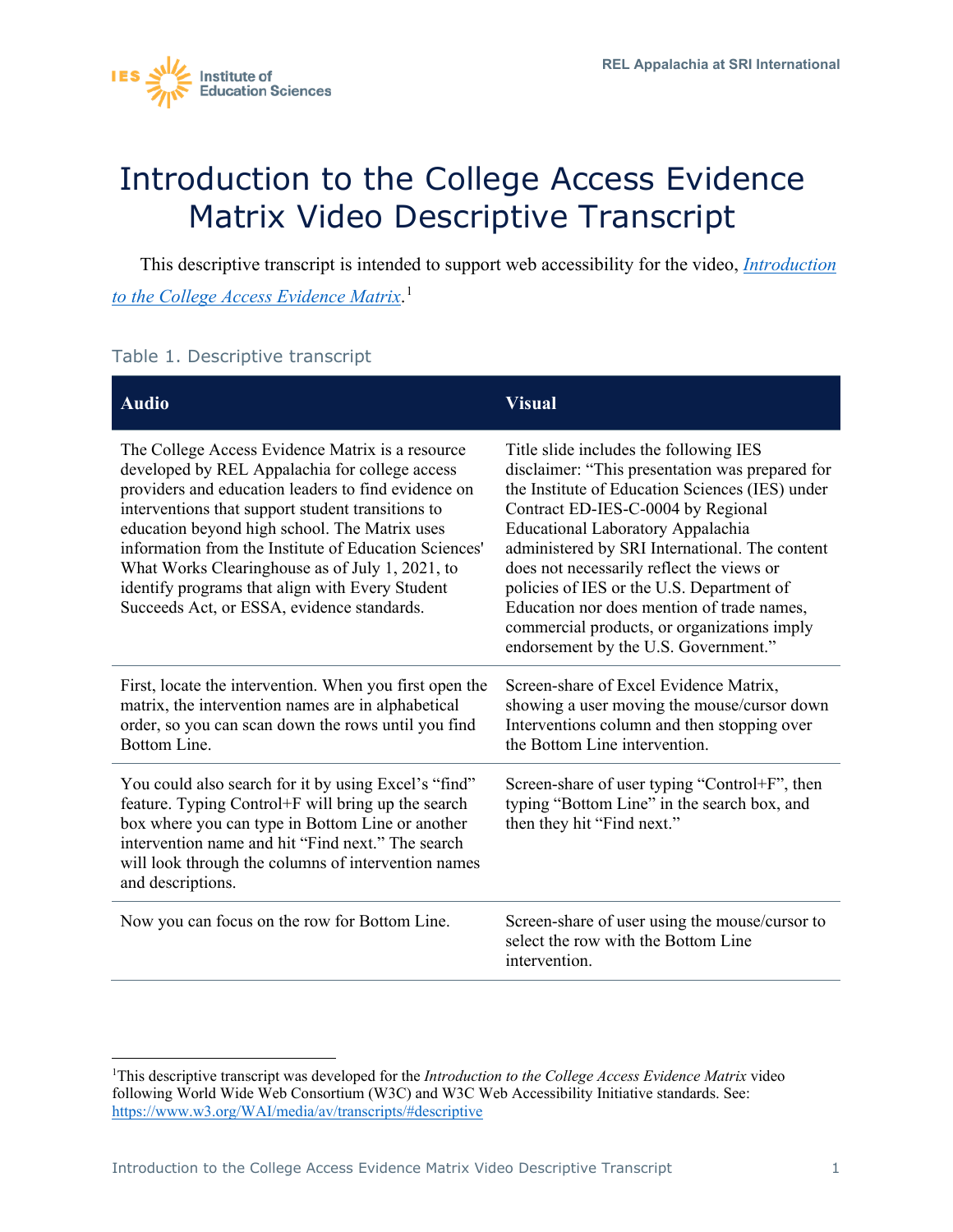

| <b>Audio</b>                                                                                                                                                                                                                                                                                                                                                                                                                                               | <b>Visual</b>                                                                                                                                                                                       |
|------------------------------------------------------------------------------------------------------------------------------------------------------------------------------------------------------------------------------------------------------------------------------------------------------------------------------------------------------------------------------------------------------------------------------------------------------------|-----------------------------------------------------------------------------------------------------------------------------------------------------------------------------------------------------|
| Each column represents a group of outcomes defined<br>by the WWC that postsecondary transition programs<br>may affect. The columns are organized by school<br>level and the chronological progression of outcomes.<br>Scanning across the columns shows first a middle<br>school outcome, then several high school outcomes.<br>These are followed by college outcomes ranging<br>from access and enrollment to attainment.                                | Screen-share of user moving the mouse/cursor<br>across the column headers to present the<br>outcomes in the Matrix.                                                                                 |
| Now you can look for the cells in these columns in<br>the row for Bottom Line. You see that Bottom Line<br>meets the definition of ESSA Tier 1 evidence for the<br>two outcome domains of College Access and<br>Enrollment and College Credit Accumulation and<br>Persistence. The other two cells are blank, so you<br>know that Bottom Line has not demonstrated Tier 1<br>or Tier 2 evidence according to the WWC for these<br>outcomes.                | Screen-share of user highlighting four cells, J8<br>through M8, which represent the four college<br>outcome domains for the Bottom Line<br>intervention.                                            |
| Please note, the matrix shows you the <i>highest</i><br>possible level of ESSA evidence based on the<br>research. Later in this video, we will demonstrate<br>how to determine whether the evidence applies to<br>your context. Stay tuned.                                                                                                                                                                                                                |                                                                                                                                                                                                     |
| First, you want to locate the column that describes<br>the WWC outcome domain that is likely to contain<br>the outcome you are interested in improving. To find<br>programs with positive impacts on college<br>enrollment, scan across the column headers until you<br>reach the outcomes in college. Evidence for college<br>enrollment will be in the column headed College<br>Access and Enrollment.                                                   | Screen-share of user moving mouse/cursor<br>across Middle School and High School<br>columns and then selecting column J, title<br>"College Access and Enrollment."                                  |
| The names of the interventions are initially in<br>alphabetical order, so you can scan down the rows to<br>see the evidence level for each one. You will see 15<br>interventions with ESSA Tier 1 evidence and three<br>interventions with ESSA Tier 2 evidence. The<br>remaining rows are blank, so you know that the<br>remaining interventions have not demonstrated Tier 1<br>or Tier 2 evidence for this particular outcome,<br>according to the WWC. | Screen-share of user scrolling down column J<br>to show which interventions have<br>demonstrated ESSA Tier 1 evidence and ESSA<br>Tier 2 evidence for the college access and<br>enrollment outcome. |
| You've worked with the Matrix and selected an<br>intervention (Bottom Line) with ESSA Tier 1<br>evidence for an outcome you're interested in (college<br>enrollment).                                                                                                                                                                                                                                                                                      | Switch back to screen-share of Excel Evidence<br>Matrix. User selects the cell for the<br>intervention and outcome of interest (Bottom<br>Line and college enrollment).                             |